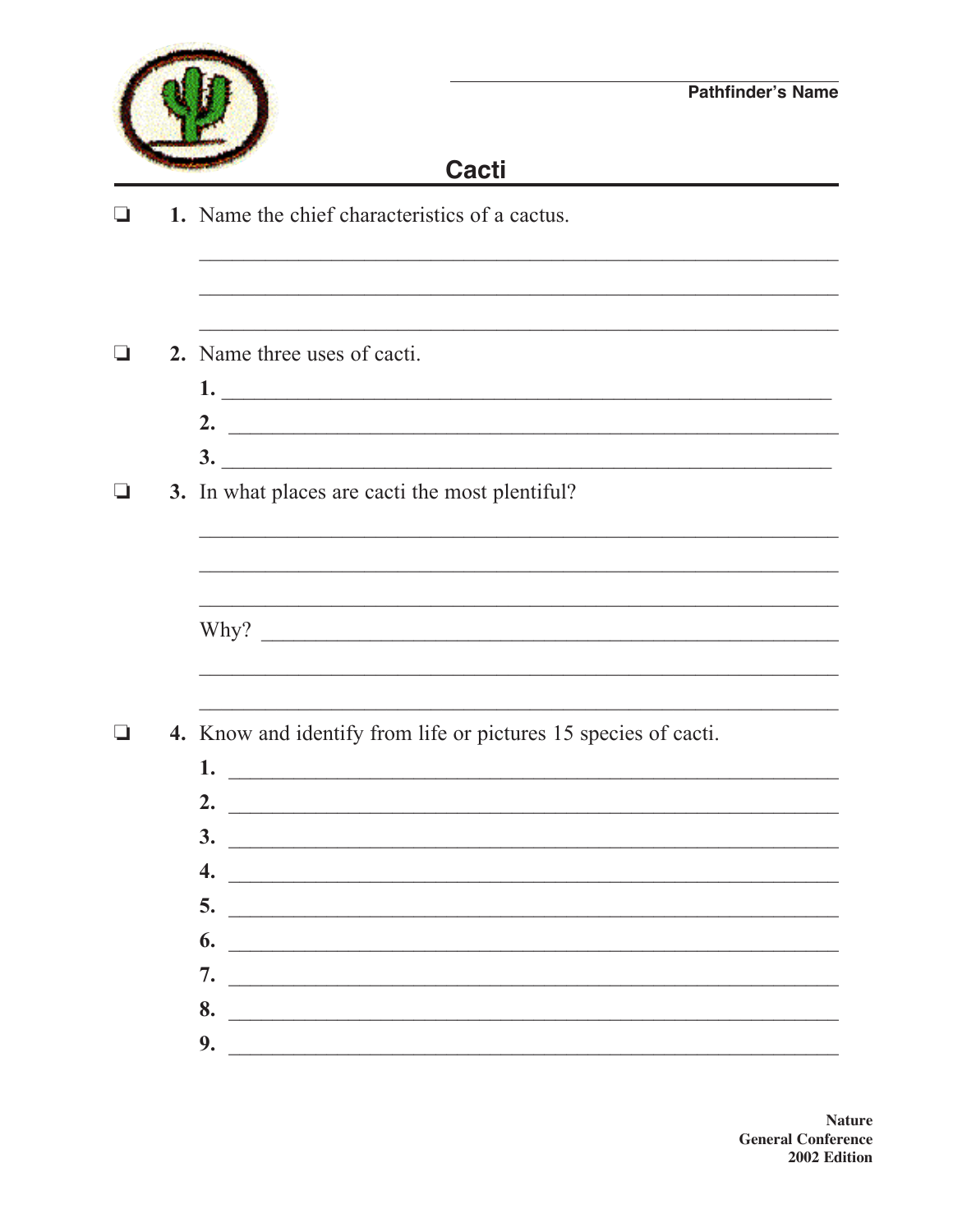|                                             | 11. |  |  |
|---------------------------------------------|-----|--|--|
| <b>12.</b> The same of $\overline{a}$       |     |  |  |
| <b>13.</b> The same state of $\overline{a}$ |     |  |  |
| 14. $\qquad$                                |     |  |  |
| <b>15.</b> The same state of $\overline{a}$ |     |  |  |

 $\Box$  5. Photograph, observe or sketch at least 10 species of cacti and classify them or grow at least 3 different species of cacti.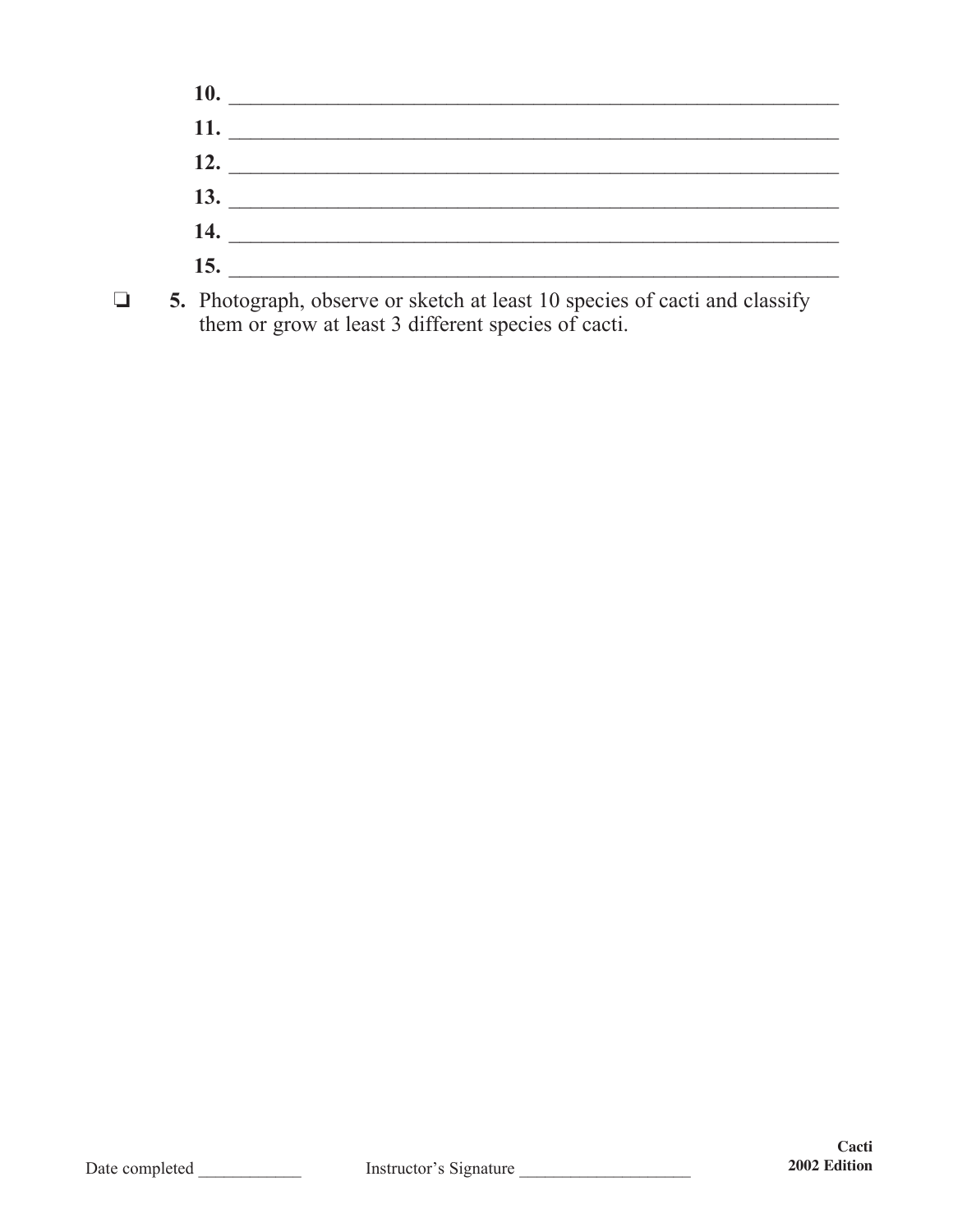## **Cacti, Advanced**

| $\Box$ | 1. Have the Cacti honor.                                                                                                        |                                                                                                                      |  |  |  |  |  |
|--------|---------------------------------------------------------------------------------------------------------------------------------|----------------------------------------------------------------------------------------------------------------------|--|--|--|--|--|
| - I    | 2. What are succulents?                                                                                                         |                                                                                                                      |  |  |  |  |  |
|        |                                                                                                                                 |                                                                                                                      |  |  |  |  |  |
| - 1    | 3. Identify from plants or photos five succulents that are not cacti?<br>How are they different from cacti?                     |                                                                                                                      |  |  |  |  |  |
|        | <b>Succulents</b>                                                                                                               | Different                                                                                                            |  |  |  |  |  |
|        |                                                                                                                                 |                                                                                                                      |  |  |  |  |  |
|        |                                                                                                                                 |                                                                                                                      |  |  |  |  |  |
|        |                                                                                                                                 |                                                                                                                      |  |  |  |  |  |
|        | 4.                                                                                                                              |                                                                                                                      |  |  |  |  |  |
|        | 5.<br><u> 2000 - Jan James James Jan James James James James James James James James James James James James James James Ja</u> |                                                                                                                      |  |  |  |  |  |
|        | 4. Know the definitions of the following terms within a cacti/succulents<br>frame of reference.                                 |                                                                                                                      |  |  |  |  |  |
|        |                                                                                                                                 | <u> 1999 - Johann John Harry Harry Harry Harry Harry Harry Harry Harry Harry Harry Harry Harry Harry Harry Harry</u> |  |  |  |  |  |
|        |                                                                                                                                 |                                                                                                                      |  |  |  |  |  |
|        |                                                                                                                                 |                                                                                                                      |  |  |  |  |  |
|        |                                                                                                                                 |                                                                                                                      |  |  |  |  |  |
|        |                                                                                                                                 |                                                                                                                      |  |  |  |  |  |
|        | Corymb                                                                                                                          |                                                                                                                      |  |  |  |  |  |
|        |                                                                                                                                 |                                                                                                                      |  |  |  |  |  |
|        | Diurnal                                                                                                                         |                                                                                                                      |  |  |  |  |  |
|        | Epiphyte                                                                                                                        |                                                                                                                      |  |  |  |  |  |
|        |                                                                                                                                 |                                                                                                                      |  |  |  |  |  |

**Nature General Conference** 2002 Edition